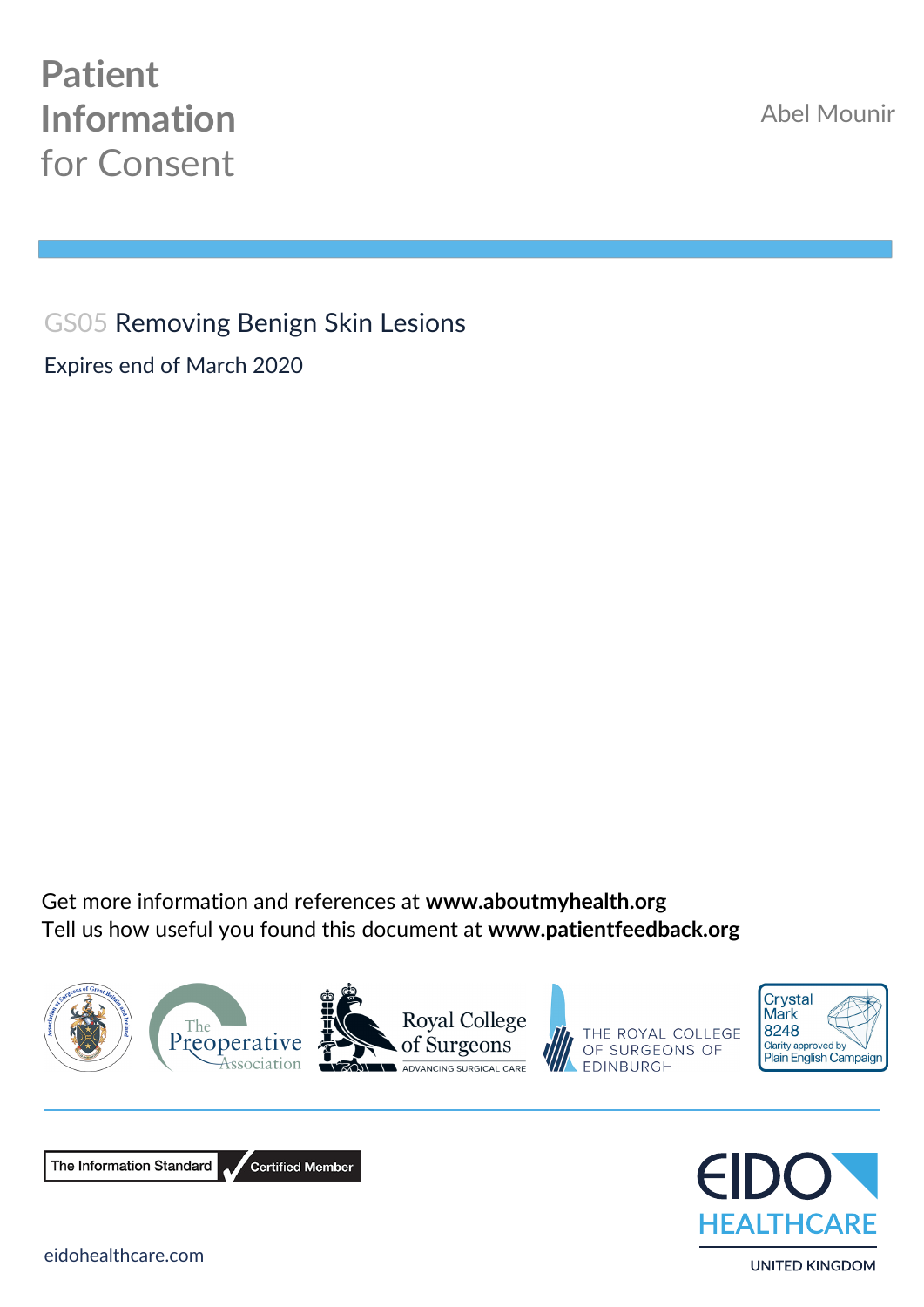### **What are skin lesions?**

Skin lesions are lumps found on or just below your skin. Examples of skin lesions are sebaceous cysts (also called epidermal inclusion cysts or epidermoid cysts), lipomas, skin tags and moles. These are not usually life-threatening but your surgeon can remove the skin lesion if you want. You may simply leave the skin lesion alone if your surgeon is certain it is benign (not cancer).

It is your decision to go ahead with the operation or not.

This document will give you information about the benefits and risks to help you to make an informed decision. If you have any questions that this document does not answer, ask your surgeon or the healthcare team.

#### **What is a sebaceous cyst?**

A sebaceous cyst is a lump in your skin where a cyst fills with a waxy whitish substance. It usually has a central pore that opens onto your skin.

### **What is a lipoma?**

A lipoma is simply a lump of fatty tissue in the layer of fat underneath your skin. The skin over it is completely normal and is not attached to the lipoma underneath. A lipoma can vary in size and some may grow to over 10 centimetres. There is often only one of them but some people have several at the same time.

### **What is a skin tag?**

A skin tag is a small lump hanging from your skin.

#### **What is a mole?**

A mole is a coloured lesion, which may be present at birth or develop later in life. Moles that change suddenly may be turning malignant (cancerous) and your doctor may recommend that your mole is removed to make sure it does not change into a cancer.

### **What are the benefits of surgery?**

Most skin lesions can be safely left alone. You may want the skin lesion removed for cosmetic reasons or to be reassured that it is not a cancer.

## **Are there any alternatives to surgery?**

Surgery is the only reliable way to remove skin lesions but you may simply leave them alone.

### **What will happen if I decide not to have the operation?**

Sebaceous cysts can be left alone and often cause no problems at all. Some may grow in size. Sometimes the contents of sebaceous cysts leak out or they can become infected, needing antibiotics or surgery.

Lipomas tend to grow in size if they are left alone. As they get larger they appear more obvious and can interfere with clothing. Sometimes lipomas on the inside of the upper arm or thigh may rub during movement and cause irritation or pain.

### **What does the operation involve?**

The healthcare team will carry out a number of checks to make sure you have the operation you came in for. You can help by confirming to your surgeon and the healthcare team your name and the operation you are having.

The operation is usually performed under a local anaesthetic. Your surgeon will only begin the operation when both of you are satisfied that the local anaesthetic is working.

The operation usually takes 15 to 25 minutes.

When removing a sebaceous cyst, your surgeon will try to remove it whole as this makes sure that none of the cyst wall is left behind and prevents it from coming back. Your surgeon will make an elliptical (oval) cut over the cyst and then cut out the cyst (see figure 1).

Your surgeon may be able to safely remove the cyst using a smaller cut. They will close the cut with stitches. The cut usually heals to leave a small straight scar.

The stitches may be dissolvable. If not, they are usually left for 5 to 7 days but this will depend on the operation.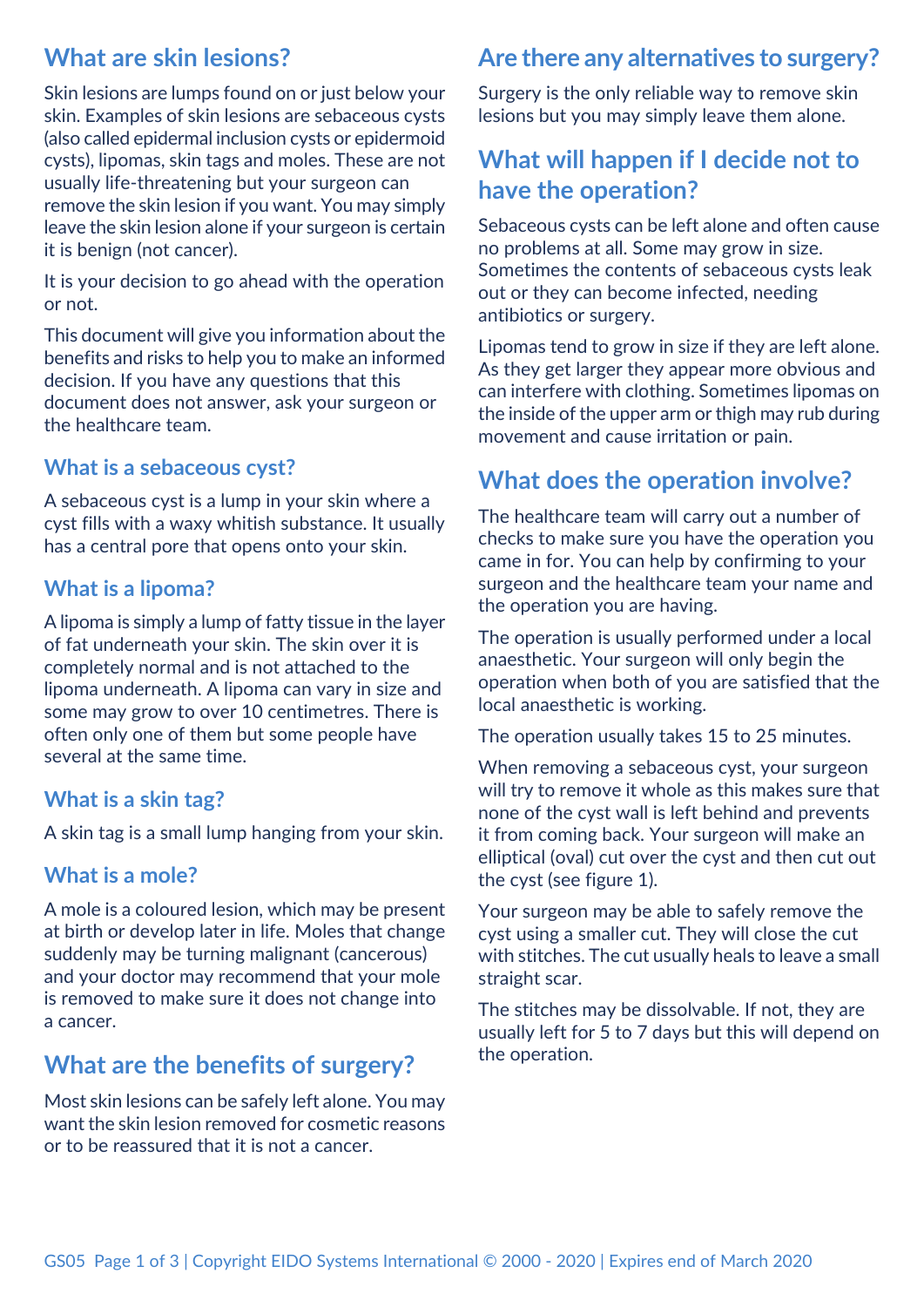

Figure 1 Removing a sebaceous cyst

To remove a lipoma, your surgeon will make a straight cut on your skin directly over it (see figure 2). The lipoma is freed up from the tissues around it and removed. They will close the cut with stitches which, depending on the operation, can be removed in about 5 days.



Figure 2 Removing a lipoma

A skin tag can simply be numbed with local anaesthetic and then removed. You will often not need a stitch.

When removing a mole, your surgeon will cut all the way around it using an elliptical cut (see figure 3). They will close the cut with stitches. The cut usually heals to leave a small straight scar.



Figure 3 Removing a mole

# **What should I do about my medication?**

Let your doctor know about all the medication you take and follow their advice. This includes all blood-thinning medication as well as herbal and complementary remedies, dietary supplements, and medication you can buy over the counter.

## **What can I do to help make the operation a success?**

If you smoke, stopping smoking several weeks or more before the operation may reduce your risk of developing complications and will improve your long-term health.

Try to maintain a healthy weight. You have a higher risk of developing complications if you are overweight.

Regular exercise should help to prepare you for the operation, help you to recover and improve your long-term health. Before you start exercising, ask the healthcare team or your GP for advice.

You can reduce your risk of infection in a surgical wound.

- In the week before the operation, do not shave or wax the area where a cut is likely to be made.
- Try to have a bath or shower either the day before or on the day of the operation.
- Keep warm around the time of the operation. Let the healthcare team know if you feel cold.